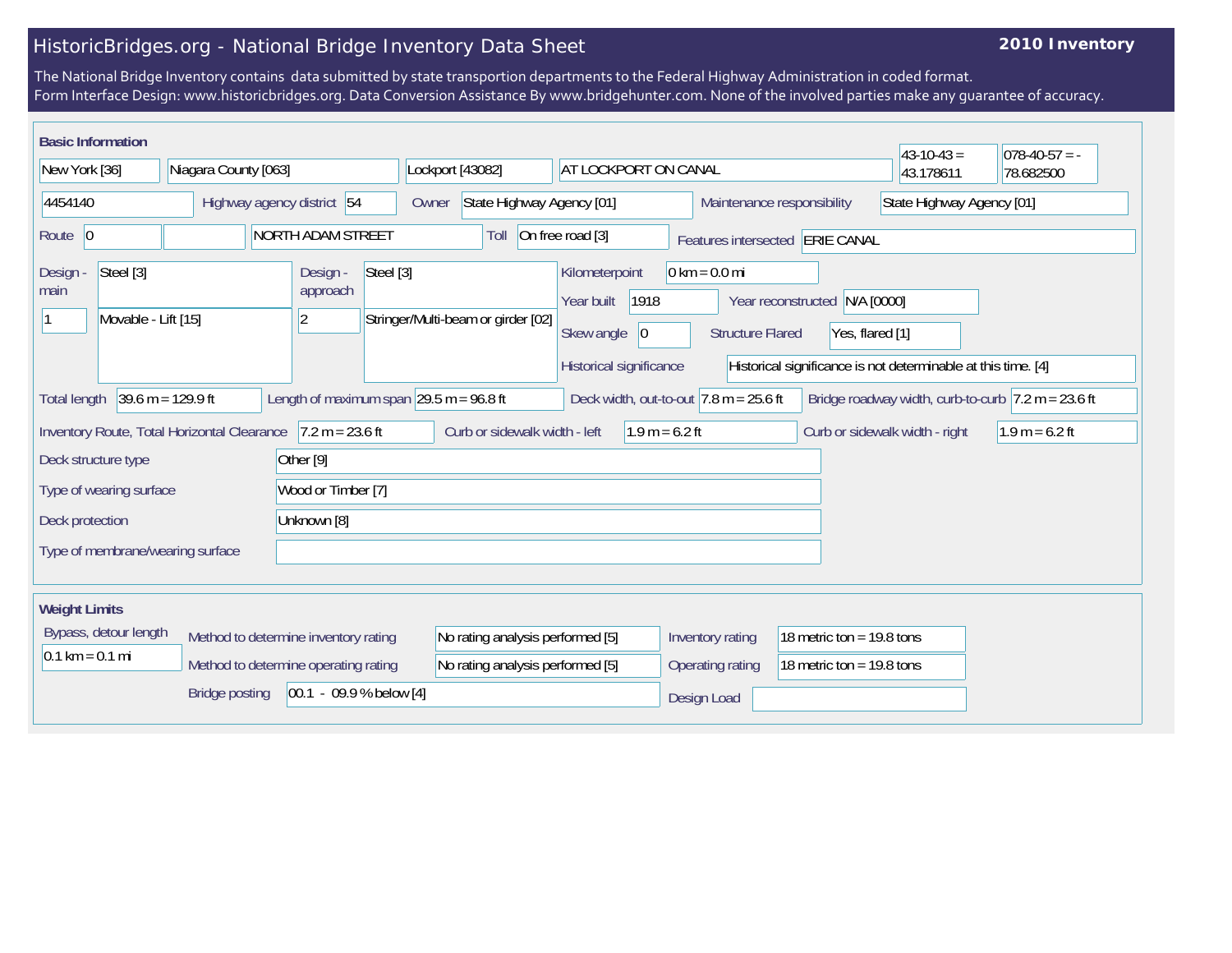| <b>Functional Details</b>                                                                                                                                    |                                                                                                                               |  |  |  |  |  |
|--------------------------------------------------------------------------------------------------------------------------------------------------------------|-------------------------------------------------------------------------------------------------------------------------------|--|--|--|--|--|
| 1630<br>Average daily truck traffi 4<br>Average Daily Traffic                                                                                                | Year 2009<br>2031<br>2029<br>Future average daily traffic<br>%<br>Year                                                        |  |  |  |  |  |
| Road classification<br>Local (Urban) [19]                                                                                                                    | Approach roadway width<br>Lanes on structure 2<br>$7.3 m = 24.0 ft$                                                           |  |  |  |  |  |
| Type of service on bridge Highway-pedestrian [5]                                                                                                             | Bridge median<br>Direction of traffic 2 - way traffic [2]                                                                     |  |  |  |  |  |
| Parallel structure designation<br>No parallel structure exists. [N]                                                                                          |                                                                                                                               |  |  |  |  |  |
| Type of service under bridge<br>Waterway [5]                                                                                                                 | Navigation control on waterway (bridge permit required). [1]<br>Navigation control<br>Lanes under structure<br>$\overline{0}$ |  |  |  |  |  |
| $4.5 m = 14.8 ft$<br>Navigation vertical clearanc                                                                                                            | Navigation horizontal clearance $\vert$ 28.6 m = 93.8 ft                                                                      |  |  |  |  |  |
| Minimum navigation vertical clearance, vertical lift bridge $\vert$ 0.3 m = 1.0 ft<br>Minimum vertical clearance over bridge roadway<br>$99.99 m = 328.1 ft$ |                                                                                                                               |  |  |  |  |  |
| Minimum lateral underclearance reference feature Feature not a highway or railroad [N]                                                                       |                                                                                                                               |  |  |  |  |  |
| Minimum lateral underclearance on left $0 = N/A$<br>Minimum lateral underclearance on right $99.9 =$ Unlimited                                               |                                                                                                                               |  |  |  |  |  |
| Minimum Vertical Underclearance $ 0 = N/A$                                                                                                                   | Minimum vertical underclearance reference feature Feature not a highway or railroad [N]                                       |  |  |  |  |  |
| Appraisal ratings - underclearances N/A [N]                                                                                                                  |                                                                                                                               |  |  |  |  |  |
|                                                                                                                                                              |                                                                                                                               |  |  |  |  |  |
| <b>Repair and Replacement Plans</b>                                                                                                                          |                                                                                                                               |  |  |  |  |  |
| Type of work to be performed                                                                                                                                 | Work to be done by contract [1]<br>Work done by                                                                               |  |  |  |  |  |
| Widening of existing bridge with deck rehabilitation<br>or replacement. [34]                                                                                 | 768000<br>Bridge improvement cost<br>459000<br>Roadway improvement cost                                                       |  |  |  |  |  |
|                                                                                                                                                              | $39.6 \text{ m} = 129.9 \text{ ft}$<br>Length of structure improvement<br>Total project cost<br>1227000                       |  |  |  |  |  |
|                                                                                                                                                              | Year of improvement cost estimate<br>2009                                                                                     |  |  |  |  |  |
|                                                                                                                                                              | Border bridge - state<br>Border bridge - percent responsibility of other state                                                |  |  |  |  |  |
|                                                                                                                                                              | Border bridge - structure number                                                                                              |  |  |  |  |  |